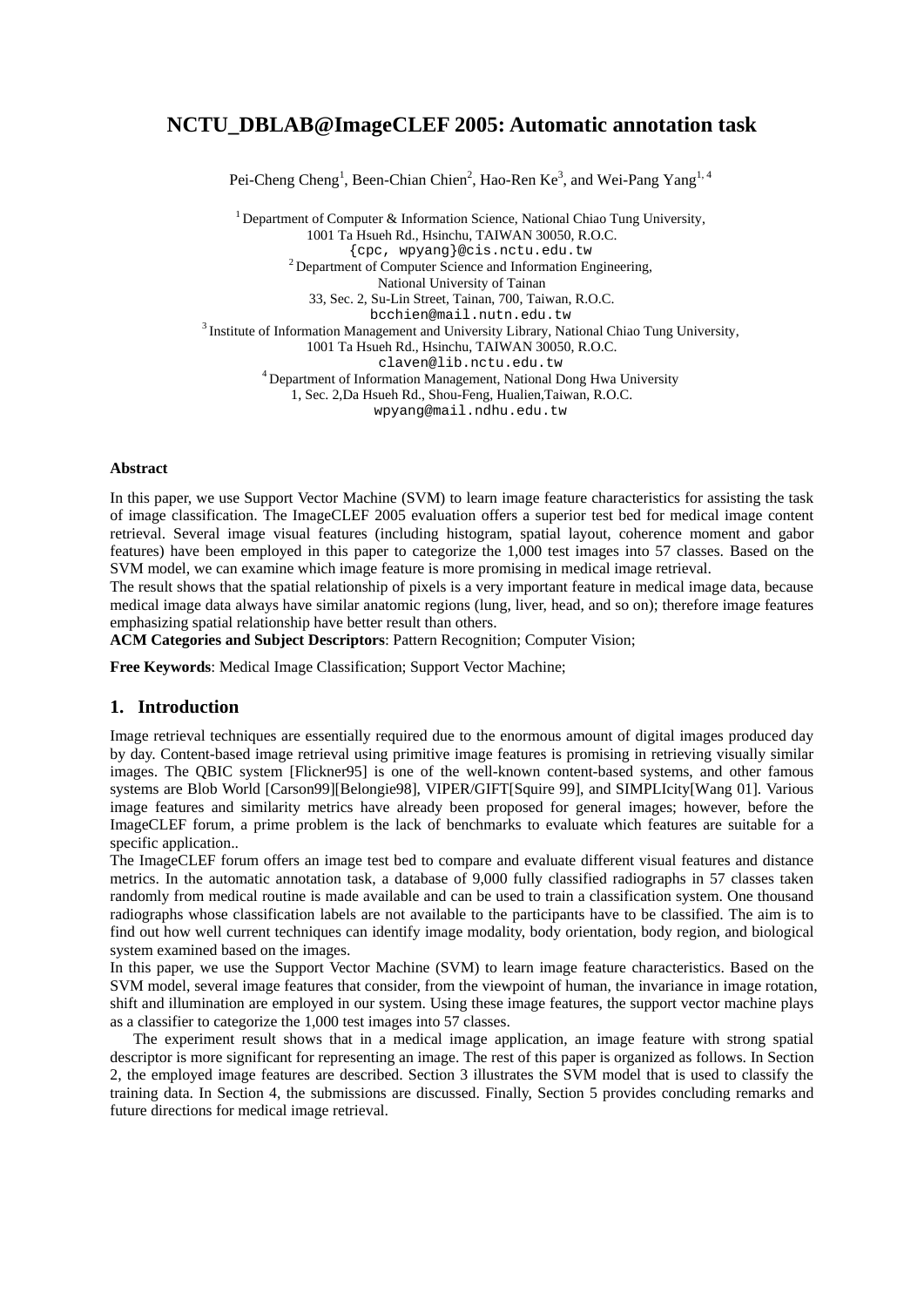## **2. Image features**

This section describes the features used in this paper for the ImageCLEF 2005 evaluation. In an image retrieval system, image features are extracted from pixels. The extracted features are then used for similarity comparison. For fast response, image features must be concise, and for precision, image features must contain meaningful information to represent the image itself. Image features will directly affect the retrieval result. In this paper we examine several image features to understand which features will have good performance in medical image application.

When designing the image features, to emphasize the contrast of an image and handle images with little illuminative influence, we normalize the value of a pixel before quantization. In [Cheng 04] we proposed a relative normalization method. First, we cluster a whole image into four clusters by the K-means clustering method [Han01]. We sort the four clusters ascendantly according to their mean values. We shift the mean of the first cluster to the value 50 and the fourth cluster to 200; then, each pixel in a cluster is multiplied by a relative weight to normalize. Let  $m_{c1}$  be the mean value of cluster 1 and  $m_{c4}$  is the mean value of cluster 4. The normalization formula of pixel  $p(x,y)$  is defined in Eq. (1).

$$
p(x, y)_{normal} = (p(x, y) - (m_{c1} - 50)) \times \frac{200}{(m_{c4} - m_{c1})}
$$
 (1)

After normalization, we scale an image into common 128\*128 pixels and extract image features.

#### **2.1 Facade scale image feature**

The pixel values of an image are a straight-forward feature. For computational efficiency, images are always scaled to a common small size and compared using the Euclidean distance. [Keysers04] has shown that the Facade image feature performs very well in optical character recognition and medical image retrieval. In this paper we scale down an image into 8×8 pixels to form a 64 feature vectors.

### **2.2 Fuzzy Histogram layout**

Histogram [Swain91] is a prime image feature for image retrieval. Histogram is invariant in image rotation. It is easy to implement and has good results in color image indexing. Because a radiotherapy medical image only consists of gray-level pixels, spatial relationship becomes very important. Medical images always contain particular anatomic regions (lung, liver, head, and so on); therefore, similar images have similar spatial structures. We divide an image into nine sections and calculate their histogram respectively. After normalization, gray values are quantized into 16 levels for computational efficiency.

In the fuzzy histogram layout, a gray value may be quantized into several bins to improve the similarity between adjacent bins. We set an interval range δ to extend the similarity of each gray value. The fuzzy histogram layout estimates the probability of each gray level that appears in a particular area. The probability equation is defined in Eq. (2), where  $\delta$  is set to 10,  $p_i$  is a pixel of a given image, and *m* is the total number of pixels in this image. In our implementation, we use a total of 144 bins for the fuzzy histogram layout.

$$
h_{c_i}(I) = \frac{\sum_{j=1}^{m} \frac{[p_j - \frac{\delta}{2}, p_j + \frac{\delta}{2}] \cap c_i}{\delta}}{m}
$$
 (2)

#### **2.3 Coherence Moment**

One of the problems to devise an image representation is the semantic gap. The state-of-the-art technology still cannot reliably identify objects. The coherence moment feature attempts to describe the features from the human's viewpoint in order to reduce the semantic gap.

We cluster an image into four classes by the K-means algorithm. After clustering an image into four classes, we calculate the number of pixels ( $COH<sub>k</sub>$ ), mean value of the gray values ( $COH<sub>u</sub>$ ) and standard variance of the gray values (COH<sub>0</sub>) in each class. For each class, we group connected pixels in the eight directions as an object. If an object is bigger than 5% of the whole image, we denote it as a big object; otherwise it is a small object. We count how many big objects (COH<sub>0</sub>) and small objects (COH<sub>v</sub>) are in each class, and use COH<sub>0</sub> and COH<sub>ν</sub> as parts of image features.

Since we intend to know the reciprocal effects among pixels, so we use the smoothing method on the image. If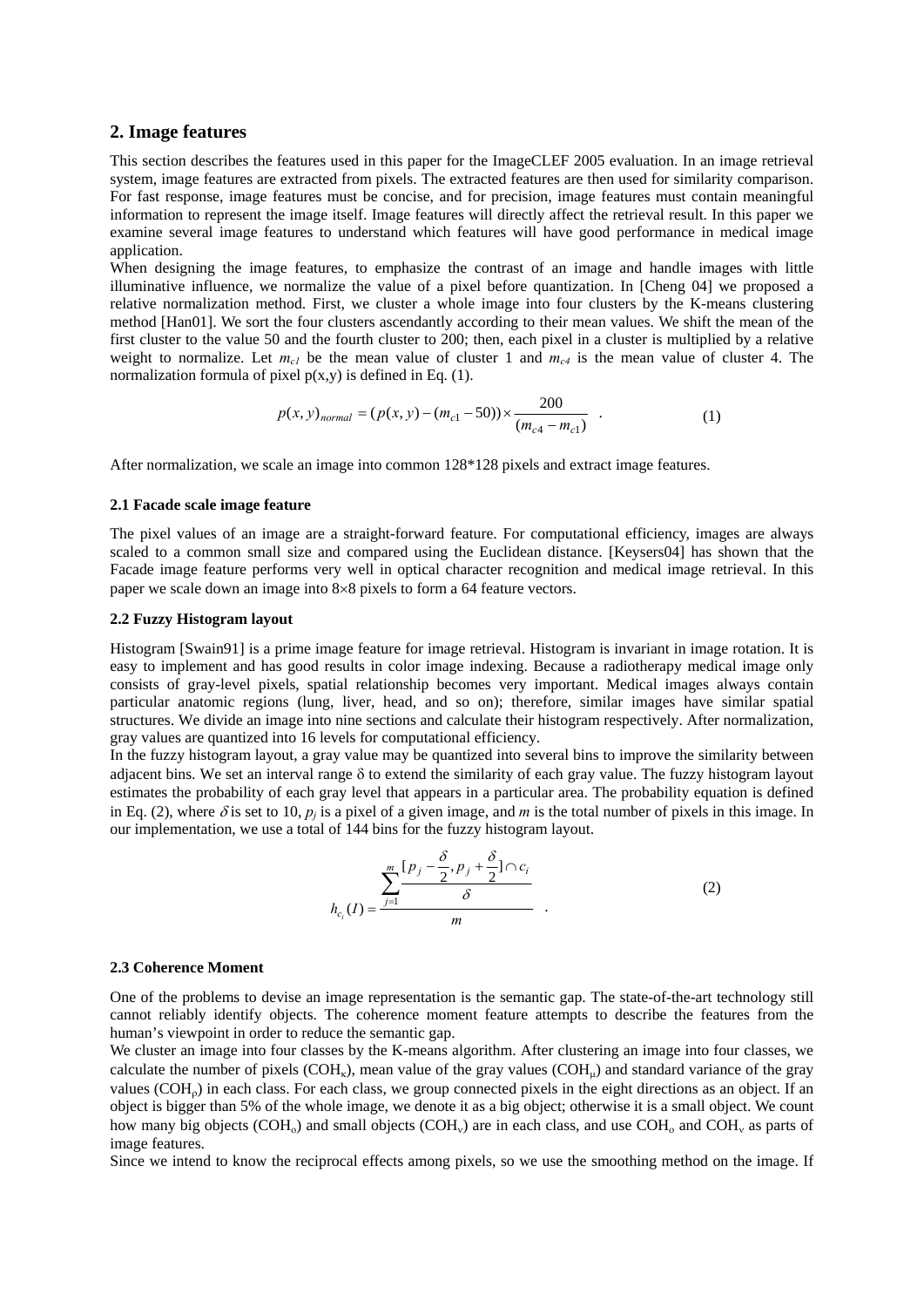the spatial distribution of the pixels in two images is similar, they will also be similar after smoothing. If their spatial distributions are quite different, they may have a different result after smoothing. After smoothing, we cluster an image into four classes and calculate the number of big objects (COH<sub>r</sub>) and small objects (COH<sub>0</sub>). Each pixel will be influenced by its neighboring pixels. Two close objects of the same class may be merged into one object. Then, we can analyze the variation between the two images before and after smoothing. The coherence moment of each class forms a seven-feature vector,  $(COH<sub>K</sub>, COH<sub>u</sub>, COH<sub>o</sub>, COH<sub>v</sub>, COH<sub>v</sub>$ COHω). The coherence moment of an image is a 56-feature vector that combines the coherence moments of the four classes.

### **2.4 Gray Correlogram.**

The contour of a medical image contains rich information. In this task we are going to find similar medical images. A broken bone in the contour may be different from a healthy one. Thus we choose a representation that can estimate the partial similarity of two images and can be used to calculate their global similarity.

We analyze the image pixels by our modified correlogram algorithm. The definition of the correlogram [18,19] is in Eq. (3). Let D denote a set of fixed distances  $\{d_1, d_2, d_3, \ldots, d_n\}$ . The correlogram of an image *I* is defined as the probability of a color pair (ci, cj) at a distance d.

$$
\gamma_{c_i,c_j}^d(I) = \Pr_{p_1 \in c_i, p_2 \in I} \{ p_2 \in c_j \mid p_1 - p_2 \mid d \} \quad . \tag{3}
$$

For computational efficiency, the autocorrelogram is defined in Eq. (4)

$$
\lambda_{c_i}^d(I) = \Pr_{p_1 \in c_i, p_2 \in I} \{ p_2 \in c_i \mid p_1 - p_2 \mid = d \} \quad . \tag{4}
$$

The contrast of a gray image dominates human perception. If two images have different gray levels they still may be visually similar. Thus the correlogram method cannot be used directly.

Our modified correlogram algorithm works as follows. First, we sort the pixels in descending order. Then, we order the results of the preceding sorting by ascendant distances of pixels to the center of the image. The distance of a pixel to the image center is measured by the L2 distance. After sorting by gray value and distance to the image center, we select the top 20 percent of pixels and the gray values higher than a threshold to estimate the autocorrelogram histogram. We set the threshold zero in this task. Any two pixels have a distance, and we estimate the probability that the distance falls within an interval. The distance intervals we set are  $\{(0,2), (2,4),\}$ (4,6), (6,8), (8,12), (12,16), (16,26), (26,36), (36,46), (46,56), (56,76), (76,100)}.We calculate the probability of each interval to form the correlogram vector.

#### **2.5 Gabor texture features**

Gabor filter is widely adopted to extract texture features from images for image retrieval [Manjunath 96], and has been shown to be very efficient. Gabor filters are a group of wavelets, with each wavelet capturing energy at a specific frequency and a specific direction. Expanding a signal using this basis provides a localized frequency description, therefore capturing local features/energy of the signal. Texture features can then be extracted from this group of energy distributions. The scale (frequency) and orientation tunable property of Gabor filter makes it especially useful for texture analysis.

The Gabor wavelet transformation  $W_{mn}$  of Image I(x,y) derived from Gabor filters according to [Manjunath 96] is defined in Eq. (5)

$$
W_{mn}(x, y) = \int I(x, y) g_{mn}^{*}(x - x_1, y - y_1) dx_1 dy_1.
$$
 (5)

The mean  $\mu_{mn}$  and standard deviation  $\sigma_{mn}$  of the magnitude  $|W_{mn}|$  are used for the feature vector, as shown in Eq. (6).

$$
\mu_{mn}(x, y) = \iint |W_{mn}(x, y)| \, dxdy, \text{ and } \delta_{mn} = \sqrt{\iint (|W_{mn}(x, y)| - u_{mn})^2 \, dxdy}.
$$
 (6)

This image feature is constructed by  $\mu_{mn}$  and  $\sigma_{mn}$  of different scales and orientations. Our experiment uses four (S=4) as the scale and six (K=6) as the orientation to construct a 48 feature vectors  $\bar{f}$ , as shown in Eq. (7).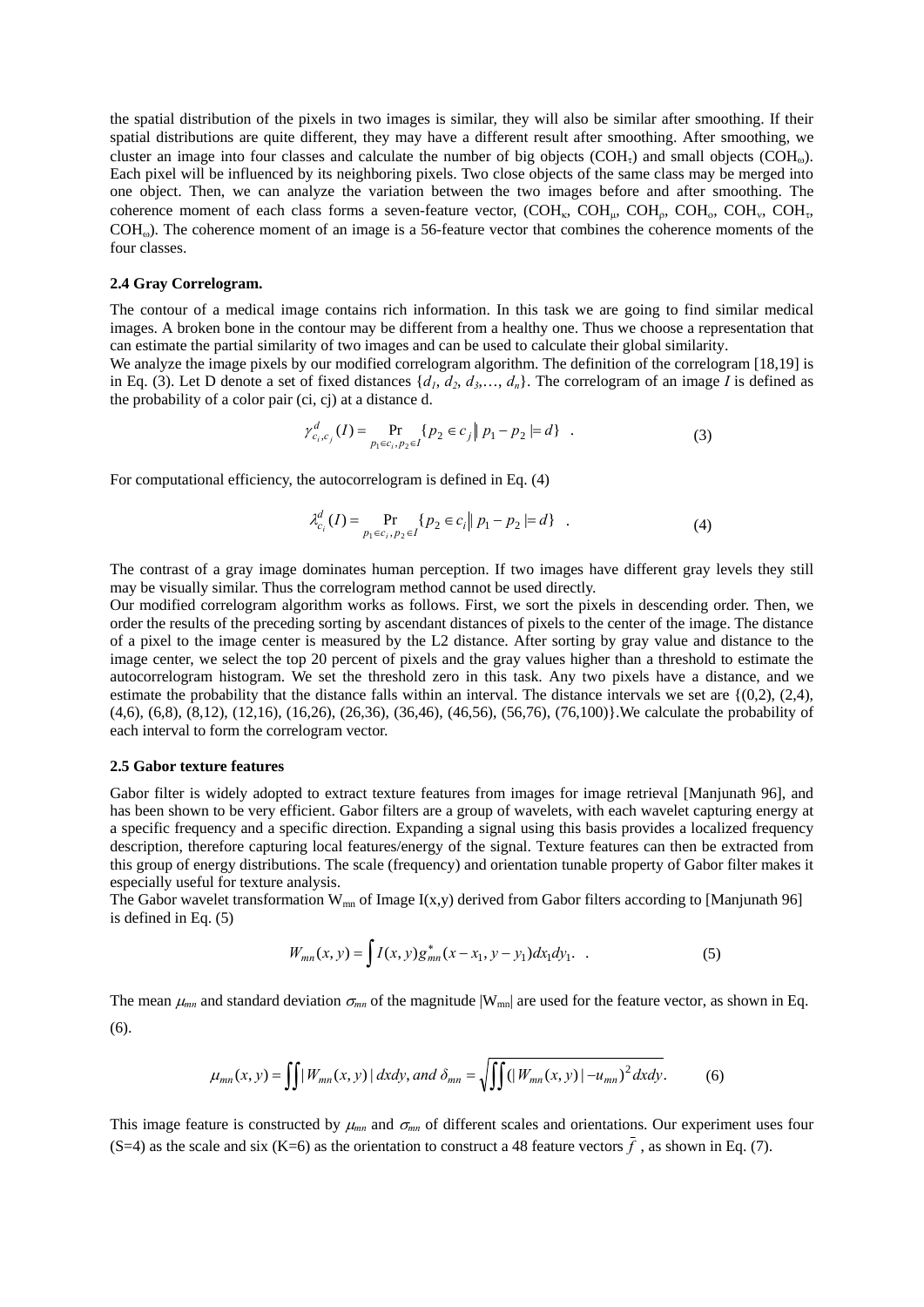$$
\bar{f} = [u_{00}, \delta_{00}, u_{01}, \delta_{01}, \dots, u_{35}, \delta_{35}].
$$
\n<sup>(7)</sup>

### **3. Classification method**

In this work, we use Support Vector Machine (SVM) [Boser 92] to learn image feature characteristics. SVM is an effective classification method. Its basic idea is to map data into a high dimensional space and find a separating hyperplane with the maximal margin. Given a training set of instance-label pairs  $(x_i, y_i)$ ,  $i=1,...,k$ where  $x_i \in R^n$  and  $y \in \{1,-1\}^k$ , the support vector machine optimizes the solution of the following problem:

$$
\underset{w,b,\phi}{Min}(\frac{1}{2}w^Tw + C\sum_{i=1}^k \phi_i) \text{ and } y_i(w^T \psi(x_i) + b) \ge 1 - \phi_i, \phi_i \ge 0
$$
\n(8)

Training vectors  $x_i$  are mapped into a higher dimensional space by the function  $\psi$ . Then SVM finds a linear separating hyperplane with the maximal margin in this higher dimensional space. C>0 is the penalty parameter of the error term. Furthermore,  $K(x_i, x_j) = \psi(x_i)^T \psi(x_j)$  is called the kernel function. In this paper we use LIBSVM [Lin 01] to classify the training data with a radial basis function or a polynomial function as the kernel function. The radial basis function (RBF) and the polynomial function used is defined in Eq. (8) and Eq. (9), respectively, . where  $\gamma$ , *r*, and *d* are kernel parameters.

$$
K(x_i, x_j) = \exp(-\gamma ||x_i - x_j||^2), \gamma > 0.
$$
 (9)

$$
K(x_i, x_j) = (\chi_i^T x_j + r)^d, \gamma > 0.
$$
 (10)

### **4. Submissions to the ImageCLEF 2005 Evaluation**

In the ImageCLEF 2005 Automatic Annotation Task, we have submitted five SVM-based runs. Table 1 gives an overview of the features and the error rates of submit runs. The error rate is noted that each .1% corresponds to 1 misclassification, because this task has a total of one thousand images to be classified. The first run, Facade scale feature with 64-feature vectors is used and the radial basis function is chosen as the kernel function of SVM. Both of the second run and the third run use all 324 features, but they use different kernel functions for the SVM. The fourth run uses two kind of features, Façade scale and fuzzy histogram layout, and contains 208 features. The fifth run uses the coherence moment feature only and the radial basis kernel function for SVM.

In the image features used in our experiment, the facade scale feature that directly scales down an image contains the most spatial relationship. The fuzzy histogram layout feature divides an image into nine sections, which result in less spatial information than the facade scale feature; however, this feature is more invariant in image shift. The coherence moment considers the image rotation and shift, but cannot carry much spatial information.

In our experiments, the first run has the best result, with error rate 24.7%. The second run, which has error rate 24.9%, uses all image features but does not have better result than the first run, because the first run contain the most spatial information. Others image features do not improve the description of spatial relationship. In medical image data, the spatial distribution of pixels is the most significant. The fifth run contains the least spatial information, thus it has the worst result.

In the ImageCLEF 2005, one experiment for a nearest neighbor classifier that scales down images to 32\*32 pixels and use the Euclidean distance for comparison has error rate 36.8%, which means that 368 images are misclassified. This experiment uses a feature very similar to the façade features; however the facade image feature scales down an image to only 8 x 8 pixels., It can be observed that the representation of the facade image feature is more concise and has better result than the 32x32-pixel features.; furthermore, the SVM method has better performance than the Euclidean distance metric.